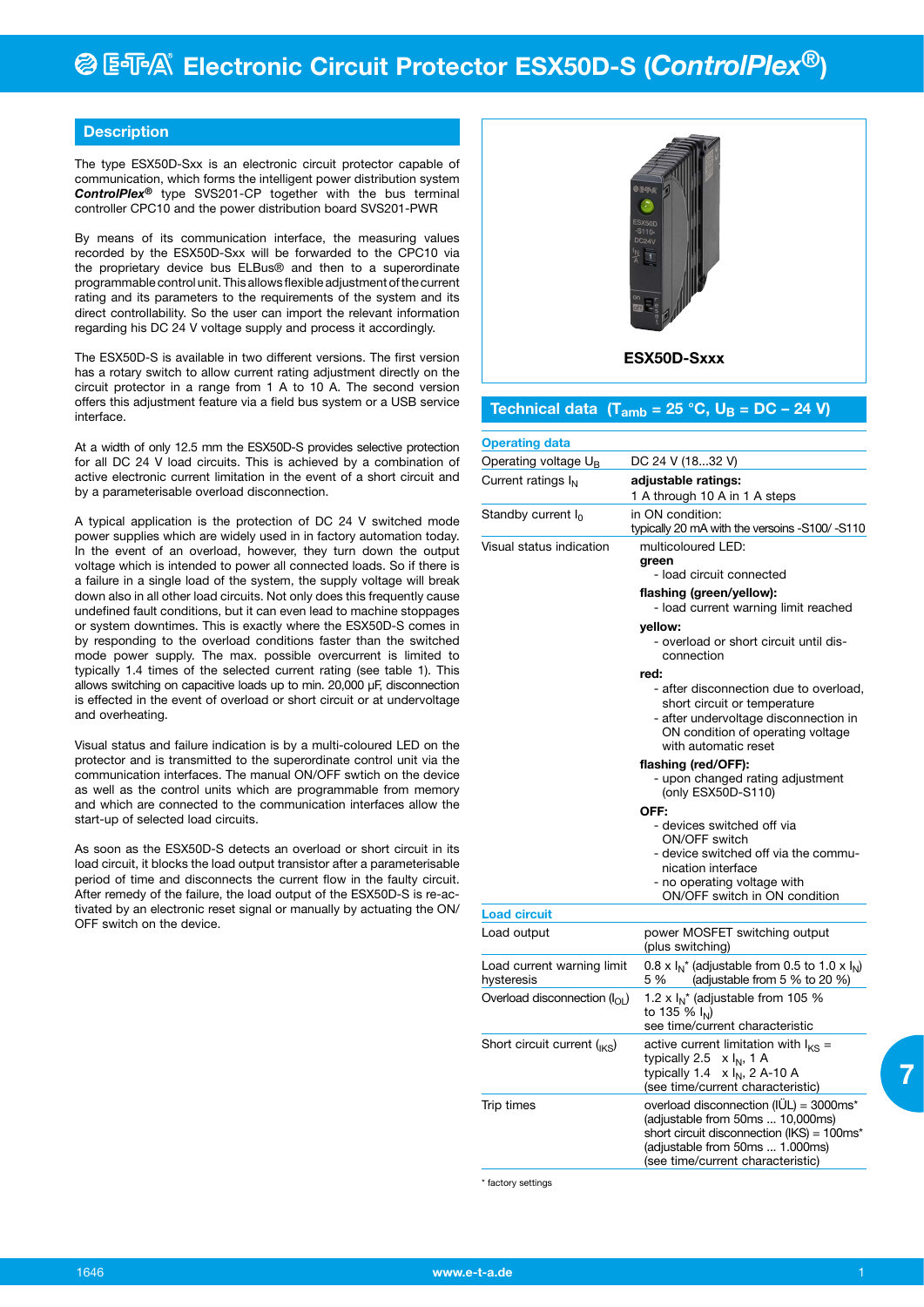|                                                               | 1echnical data (1 <sub>amb</sub> = 25 °C, U <sub>B</sub> = DC – 24 V)                                       |
|---------------------------------------------------------------|-------------------------------------------------------------------------------------------------------------|
| Temperature<br>monitoring                                     | internal temperature monitoring with<br>electronic disconnection                                            |
| disconnection<br>hysteresis                                   | typically $+100$ °C<br>typically 10 °C                                                                      |
| Operating voltage<br>monitoring<br>with regard to low voltage | OFF at typically $U_B < 16.0 V$<br>ON at typically $U_B$ > 17.5 V<br>with automatic ON and<br>OFF switching |
| ON delay t <sub>Start</sub>                                   | 100ms* (adjustable from 100ms<br>to 2,500ms)                                                                |
| Disconnection of<br>load circuit                              | - manually on the device with the<br>ON/OFF switch (OFF)                                                    |
|                                                               | - by a superordinate control unit via<br>communication interface                                            |
|                                                               | - after disconnection due to overload or<br>short circuit                                                   |
|                                                               | - temporarily at undervoltage                                                                               |
|                                                               | - at excess temperature of the device<br>(only ESX50D-S110)                                                 |
|                                                               | - upon changed rating adjustment                                                                            |
|                                                               | - during switch-on delay                                                                                    |
|                                                               | - at no operating voltage                                                                                   |
| Leakage current in load<br>circuit in the OFF condition       | typically < 1 mA                                                                                            |
| Capacitive loads                                              | min. 20,000 µF                                                                                              |
| Free-wheeling diode                                           | external free-wheeling diode recommended<br>for inductive load                                              |
| Parallel connection of<br>several load outputs                | not allowed                                                                                                 |
| * factory settings                                            |                                                                                                             |

## **Order numbering code**

| <b>Type No.</b>                                                                                                                                                            |  |  |  |  |  |                                                            |  |  |  |  |  |
|----------------------------------------------------------------------------------------------------------------------------------------------------------------------------|--|--|--|--|--|------------------------------------------------------------|--|--|--|--|--|
| <b>ESX50D-S Electronic Circuit Breaker, with current limitation</b>                                                                                                        |  |  |  |  |  |                                                            |  |  |  |  |  |
| <b>Mounting</b>                                                                                                                                                            |  |  |  |  |  |                                                            |  |  |  |  |  |
| s<br>plug-in, with rotary switch for current rating adjustment<br>from $1$ A to $10$ A<br><b>Version</b><br>without physical isolation<br><b>Current rating adjustment</b> |  |  |  |  |  |                                                            |  |  |  |  |  |
|                                                                                                                                                                            |  |  |  |  |  | 00 current rating adjustable via communication interface   |  |  |  |  |  |
|                                                                                                                                                                            |  |  |  |  |  | 10 current rating adjustable via rotary switch             |  |  |  |  |  |
|                                                                                                                                                                            |  |  |  |  |  | <b>Operating voltage</b><br>DC 24 V voltage rating DC 24 V |  |  |  |  |  |
| <b>Current rating</b>                                                                                                                                                      |  |  |  |  |  |                                                            |  |  |  |  |  |
| 1 A - 10 A adjustable                                                                                                                                                      |  |  |  |  |  |                                                            |  |  |  |  |  |
|                                                                                                                                                                            |  |  |  |  |  |                                                            |  |  |  |  |  |
| ESX50D-S $1$ 00 - DC 24 V - 1 A-10 A ordering example                                                                                                                      |  |  |  |  |  |                                                            |  |  |  |  |  |

### **Notes for installation**

- The user has to ensure that the cable cross section of the load circuit in question complies with the current rating of the ESX50D-S used.
- **.** In addition special precautions must be taken in the system or machine (e.g. use of a safety PLC) which reliably prevent an automatic re-start of parts of the system (cf. Machinery Directive 2006/42/EG and EN 60204-1, Safety of Machinery). In the event of a failure (short circuit/overload) the load circuit will be disconnected electronically by the ESX50D-S.

## Technical data  $(T_{amb} = 25 \degree C, U_B = DC - 24 V)$

| <b>General data</b>                                 |                                                                                                |                              |  |
|-----------------------------------------------------|------------------------------------------------------------------------------------------------|------------------------------|--|
| Fail-safe-element                                   | integral fail-safe-element 15A<br>Max. rupture capacity of the element is<br>300 A at 24 V DC  |                              |  |
| <b>Terminals</b>                                    | LINE+ / LOAD+ / GND / Ad / COM                                                                 |                              |  |
| <b>Blade terminals</b>                              | 6.3 mm to EN60934-6.3-0.8                                                                      |                              |  |
| Housing material                                    | moulded                                                                                        |                              |  |
| Mounting of enclosure                               | plug-in type, suitable for SVS201-PWR-xx                                                       |                              |  |
| Ambient temperature                                 | 0+50 °C (without condensation,<br>cf. EN 60204-1)                                              |                              |  |
| Storage temperature                                 | $-40+70$ °C                                                                                    |                              |  |
| Humidity                                            | 96 hrs / 95% RH 40°C to<br>IEC 60068-2-78-Cab<br>climate class 3K3 to EN 60721                 |                              |  |
| Vibration                                           | 3 g, test to IEC 60068-2-6 test Fc                                                             |                              |  |
| Degree of protection                                | IEC 60529, DIN VDE 0470)<br>operating area<br><b>IP30</b><br>terminal area<br>IP <sub>00</sub> |                              |  |
| <b>EMC</b> requirements<br>(EMC directive, CE logo) | emission:<br>susceptibility:                                                                   | EN 61000-6-3<br>EN 61000-6-2 |  |
| Insulation co-ordination<br>(IEC 60934)             | 0.5 kV / pollution degree 2<br>reinforced insulation in operating area                         |                              |  |
| Dielectric strength                                 | max. DC 30 V (load circuit)                                                                    |                              |  |
| Insulation resistance<br>(OFF condition)            | n/a, only electronic disconnection                                                             |                              |  |
| Approvals                                           | CE logo                                                                                        |                              |  |
| Dimensions (w x h x d)                              | 12.5 $\times$ 70 $\times$ 60 mm (tolerances to<br>DIN ISO 286 part 1 IT13)                     |                              |  |
| Mass                                                | approx. 40 g                                                                                   |                              |  |

### **Features and Benefits**

- **•** Communication capability with superordinate control units which are programmable from memory
- Import and adjust parameters of the device
- **e** Remote control of load outputs and selective load protection, electronic trip curve
- All types of loads can be connected (DC 24 V motors upon request)
- Active current limitation when switching on capacitive loads up to min. 20,000 µF and in case of overload/short circuit
- Whole-number adjustable current ratings from 1A to 10 A by means of rotary switch and superordinate control unit
- Reliable parameterisable overload disconnection (factory setting: 1.2 x IN) even with long load lines or small cable cross sections
- Manuel ON/OFF switch (S1)
- Clear status indication through LED and signalling to the superordinate control system
- Integral fail-safe-element
- Width per channel only 12.5 mm
- **•** Plug-in type mounting on power distribution system SVS201-PWR-xx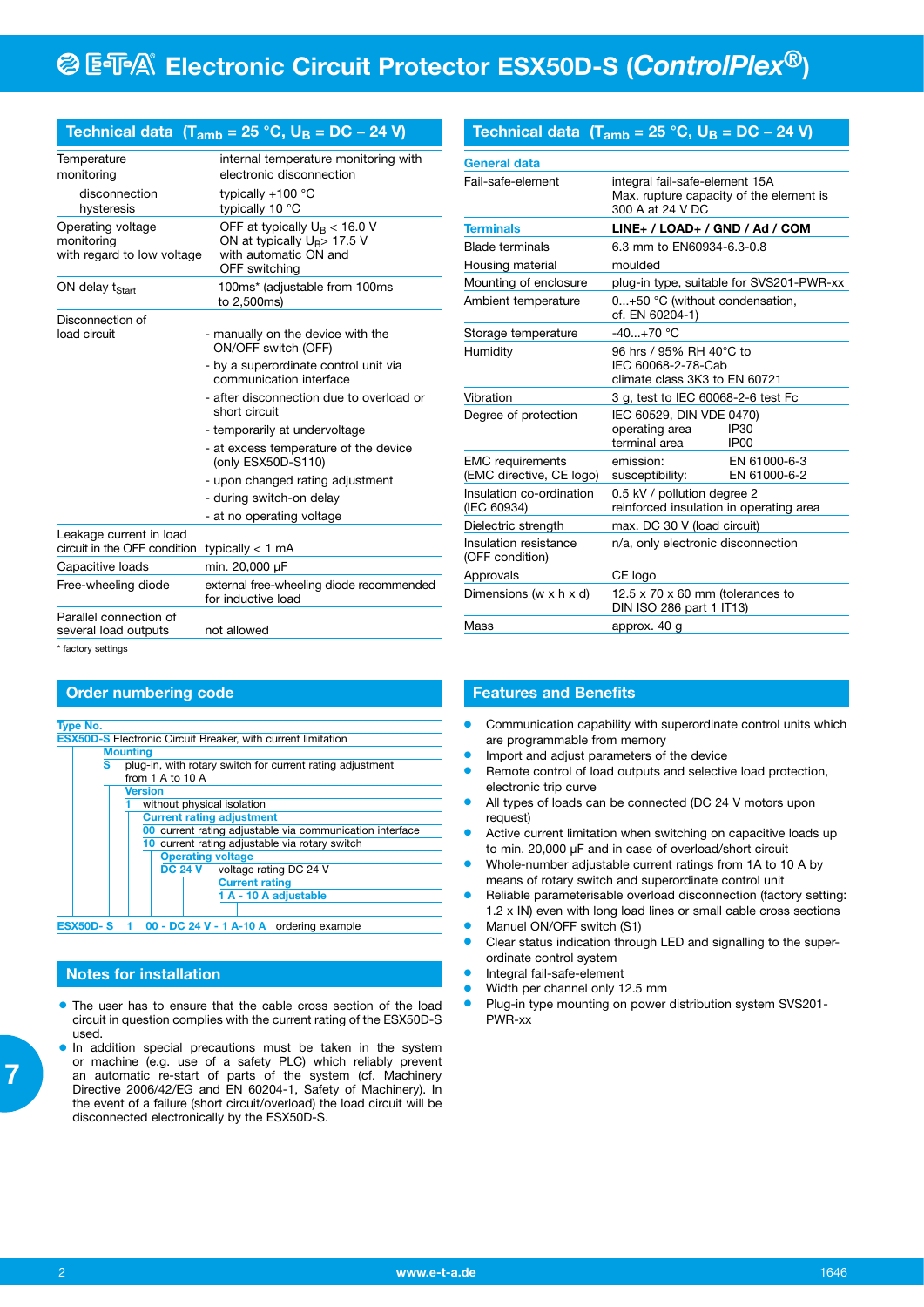### **Communication interface**

#### **Overview of commands:**

- Writing/reading of configuration (parameters) **Current rating (1A - 10A, in whole numbers)**
- (writable only for ESX50D-S100)
- Switch-on behaviour (latest state, OFF, ON)
- Overload disconnection (105 % ... 135 % IN)
- Trip time at overload (50 ms ... 10,000 ms)
- $\bullet$  Trip time at short circuit (50 ms ... 1,000 ms)
- $\bullet$  ON delay (50 ms  $\dots$  2,500 ms)
- **Current limit value (50 % ... 100 %)**
- Hysteresis limit value  $(5, 96, \ldots, 20, 96)$

- Reading of static product information

- Product type
- Serial number
- Hardware version
- Software version

- Reading of dynamic product information / measuring values

- **•** Error memory
- $\bullet$  Trip counter
- **•** Reason of last trip
- $\bullet$  Status / event of device
- **C** Load voltage
- Load current
- Operating voltage
- **•** Temperature
- Switch on/off or reset load output
- Reset error memory
- Reset trip counter
- Read / delete histogramm memory
- Set parameters to factory setting

# **Table 1: typical voltage drop, current limitation, max. load current**

| <b>Current rating</b><br>I <sub>N</sub> | Typical voltage drop U <sub>ON</sub> at I <sub>N</sub> | <b>Active current limitation</b><br>I <sub>Limit</sub> typically | Max. load current at 100 % ON duty |                   |
|-----------------------------------------|--------------------------------------------------------|------------------------------------------------------------------|------------------------------------|-------------------|
|                                         |                                                        |                                                                  | $T_{AMB} = 40 °C$                  | $T_{AMB} = 50 °C$ |
| 1 A                                     | 15 mV                                                  | 2,5 x $I_N$                                                      | 1 A                                | 1A                |
| 2 A                                     | 30 mV                                                  | 1,4 $\times$ $I_N$                                               | 2 A                                | 2 A               |
| 3 A                                     | 45 mV                                                  | 1,4 $\times$ $I_N$                                               | 3 A                                | 3 A               |
| 4 A                                     | 60 mV                                                  | $1.4 \times I_N$                                                 | 4 A                                | 4 A               |
| 5 A                                     | 75 mV                                                  | 1,4 $\times$ $I_N$                                               | 5 A                                | 5 A               |
| 6 A                                     | 90 mV                                                  | 1,4 $\times$ $I_N$                                               | 6 A                                | 5 A               |
| 7 A                                     | 105 mV                                                 | $1.4 \times I_N$                                                 | 7 A                                | 6 A               |
| 8 A                                     | 120 mV                                                 | 1,4 $\times$ $I_N$                                               | 8 A                                | 7 A               |
| 9 A                                     | 135 mV                                                 | $1.4 \times I_N$                                                 | 9 A                                | 8 A               |
| 10A                                     | 150 mV                                                 | $1.4 \times I_N$                                                 | 10 A                               | 9 A               |

Note: When mounted side-by-side without convection, the devices should carry max. 80% of their rated load continuously (100 % ON duty).

 **7**